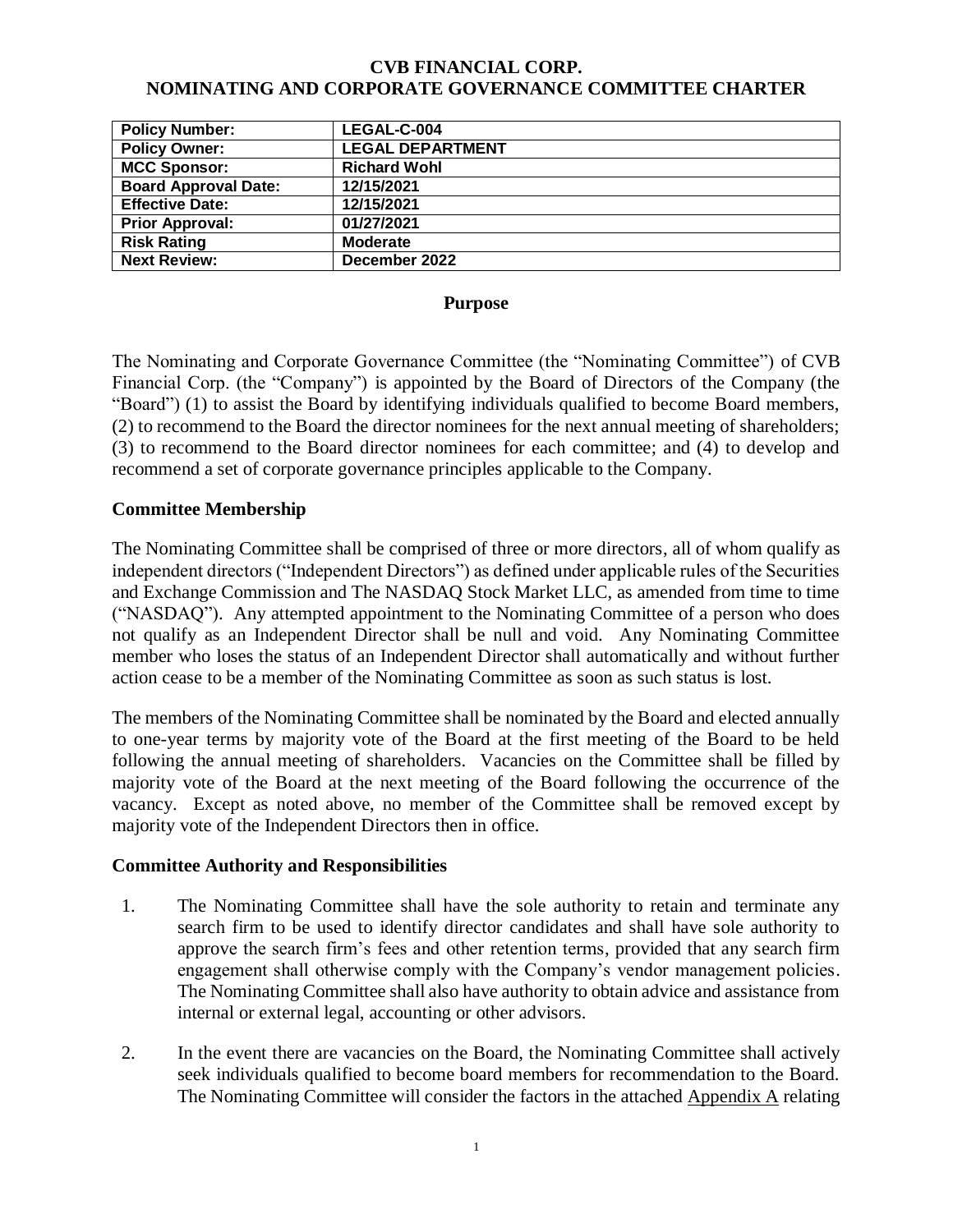to Board Composition and Leadership. The Nominating Committee shall review with the Board the requisite skills and characteristics of any potential new Board members.

- 3. The Nominating Committee shall develop and recommend to the Board to approve a set of corporate governance principles applicable to the Company and review such guidelines at least annually and make changes as necessary.
- 4. The Nominating Committee shall receive communications from shareholders, employees or other persons regarding any matters of concern by following the process identified in a set of guidelines approved by this Nominating Committee in the attached Appendix A.
- 5. The Nominating Committee may delegate its authority to subcommittees when appropriate; provided, however, that no subcommittee shall consist of fewer than two members.
- 6. The Nominating Committee shall make regular reports to the Board and keep written minutes of its meetings.
- 7. The Nominating Committee shall review and reassess the adequacy of this Charter annually and recommend any proposed changes to the Board for approval. The Nominating Committee shall annually review its own performance.
- 8. The Nominating Committee shall oversee the annual evaluation of the Board of Directors and report to the Board its assessment of the Board's performance.
- 9. The Nominating Committee shall establish an agenda each year of subjects to be discussed during the year (to the degree this can be reasonably foreseen).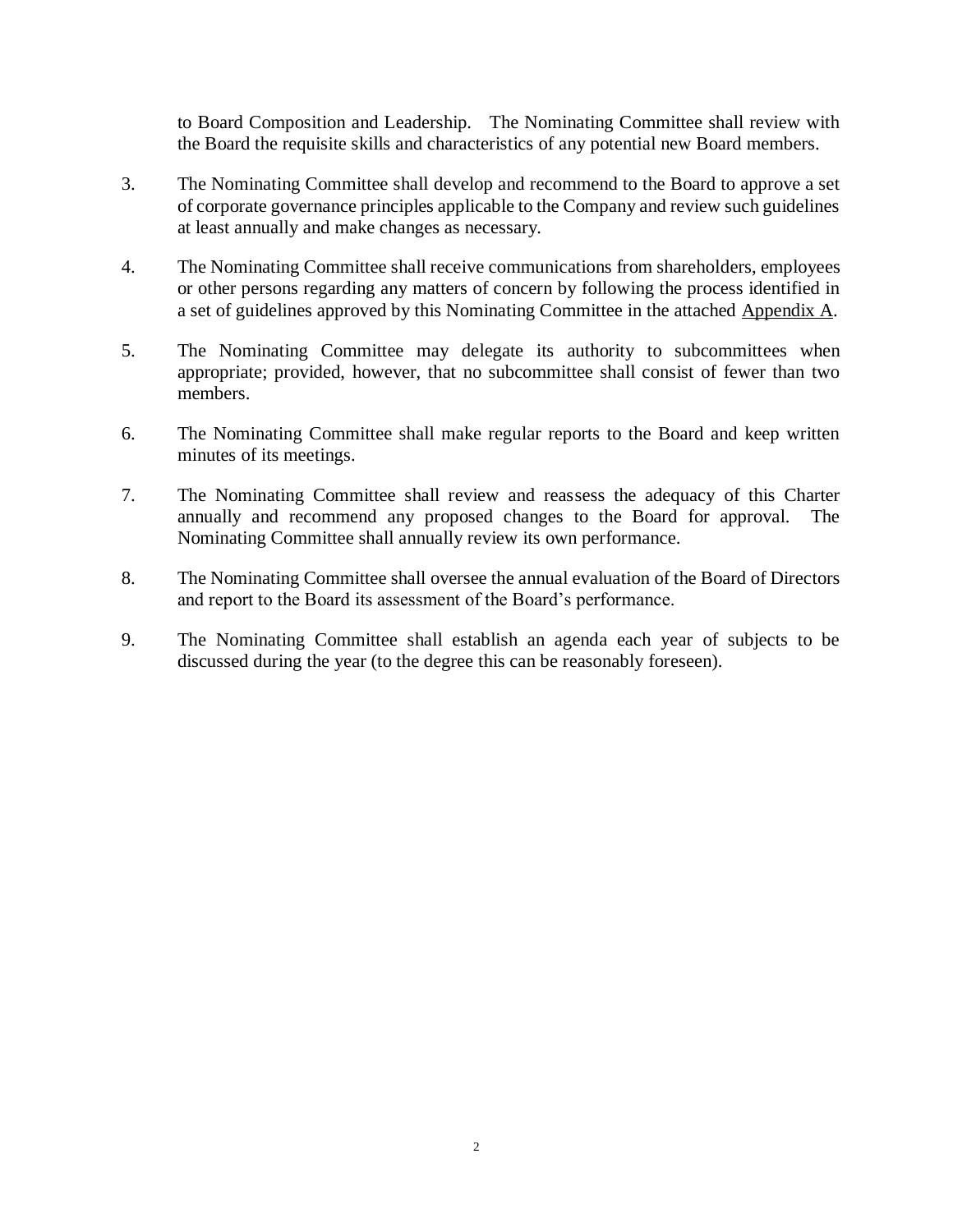## APPENDIX A

# **I. Board Composition and Leadership**

# A. Composition of Board

A principal goal of the Board is to optimize the availability of independent and diverse backgrounds and perspectives and to give advice to the President and Chief Executive Officer and management, to increase the quality of Board oversight and governance and to lessen the possibility of conflicts of interest. Accordingly, the Board should consist predominantly of Independent Directors. The President and Chief Executive Officer of the Company reports directly to the full Board.

# B. Size of Board

The Board should be comprised of a sufficient number of directors to enable the Board to properly perform its responsibilities and achieve its governance objectives and goals. The Company's Bylaws currently provide that the Board will consist of between 7 and 13 members. The Board should be a group small enough to permit substantive discussions of the whole Board in which each director can participate meaningfully and large enough that committee work does not become unduly burdensome. In addition, we seek a broad range of skills, expertise, industry knowledge, backgrounds, diversity considerations and contacts useful to the Company's business.

## C. Director Independence

The Nominating Committee is responsible for reviewing with the Board annually the appropriate criteria and standards for determining director independence consistent with all applicable legal requirements and the rules of The NASDAQ Stock Market LLC and the rules and regulations of the Securities Exchange Commission under the Securities Exchange Act of 1934, as amended (the "Exchange Act"). The Nominating Committee shall otherwise review relationships and situations which, in the opinion of the Board, would interfere with the exercise of independent judgment in carrying out responsibilities of an Independent Director.

## D. Selection of New Directors

The goal of the Nominating Committee is to maintain a strong, experienced and diverse Board by continually assessing the individual directors' respective business and personal backgrounds, current responsibilities, community involvement, commitment to the Company, expected period of time available for service, and independence. Other important factors to be considered by the Nominating Committee in the selection of nominees for the position of non-employee director include current knowledge and contacts in the Company's industry and other industries relevant to the Company's business, ability to work together as an effective group and ability to commit adequate time to serve as a director. In addition, the Nominating Committee will consider diversity of viewpoints, background, experience (including skill diversity) and other demographics in the selection of nominees, including Board diversity considerations required for the Company to be in compliance with applicable law in the State of California and the rules of NASDAQ.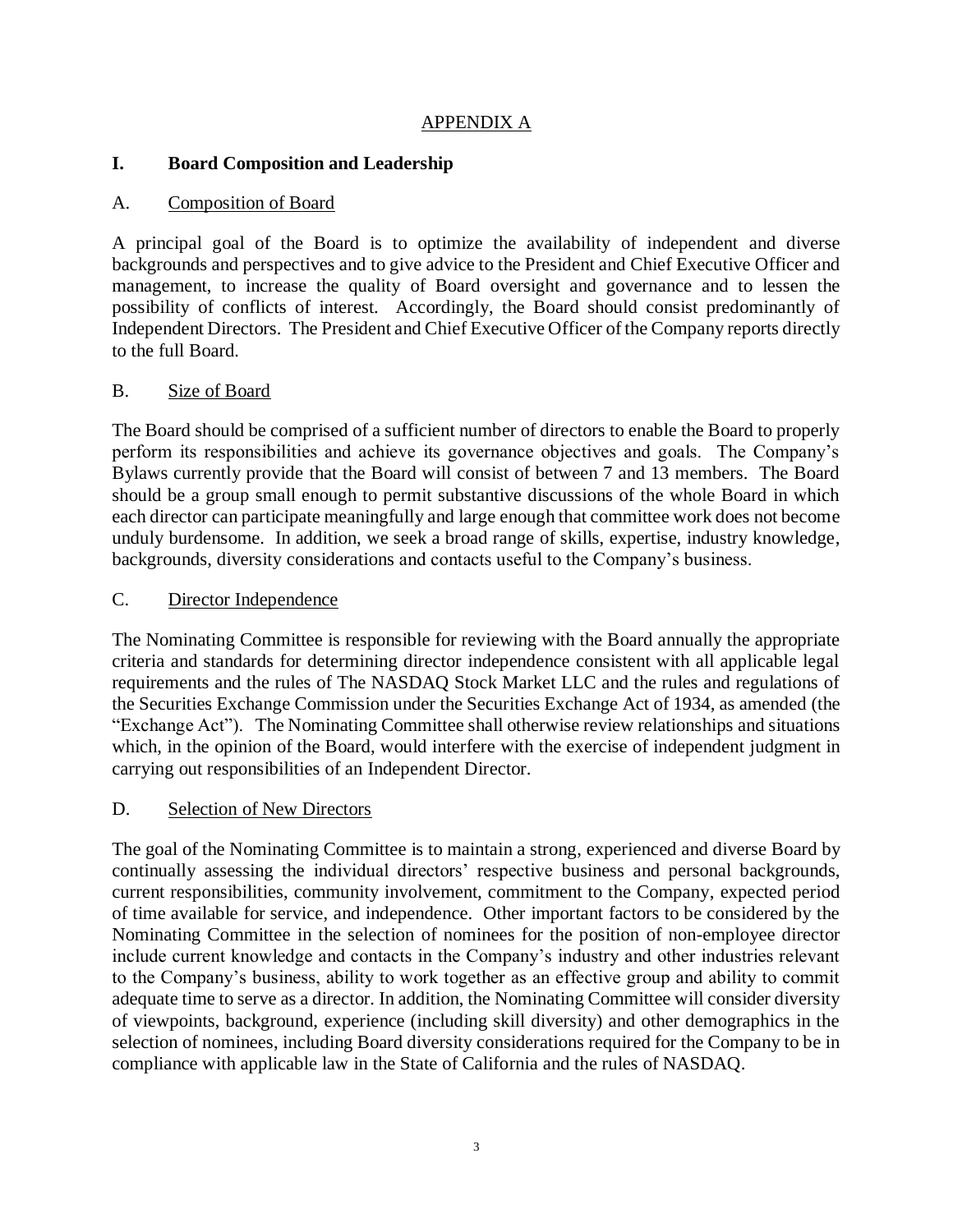The Nominating Committee will consider candidates recommended by shareholder(s) utilizing the same criteria as candidates identified by the Nominating Committee. Pursuant to Section 2.11 of the Company's Bylaws, any nominations by shareholders of persons for election to our Board of Directors must be delivered to the Company's Corporate Secretary, at the address specified below, no later than the close of business on the ninetieth (90th) day nor earlier than the close of business on the one hundred twentieth (120th) day prior to the anniversary date of the Company's annual meeting for the preceding year.

In order to be deemed to be in proper form under Section 2.11 of the Company's Bylaws, any such shareholder nomination must include, as to each nominee, (1) all information relating to such person that is generally required to be disclosed in connection with solicitations of proxies for the election of directors in accordance with Regulation 14A under the Exchange Act, including information required in response to a director's questionnaire in a form provided by the Company to the nominating shareholder, (2) the nominee's written consent to being named in the proxy statement and to serving as a director if elected, (3) the number of shares of capital stock in any depositary institution or bank holding company (including the Company) owned by the nominee, and any hedging or similar transactions entered into by the nominee in order to increase or decrease the risks or voting power of such stockholdings, (4) whether the nominee would qualify as an "independent director" or "audit committee financial expert" under applicable law or NASDAQ regulations, (5) certain additional background information concerning the nominee, including any criminal convictions or bankruptcy petitions, and (6) any arrangements or understandings between the nominating shareholder and nominee relating to the nomination.

In addition, pursuant to these same provisions of our Bylaws, the nominating shareholder must provide information concerning (1) the name and address of such shareholder, (2) the number of shares of the Company's capital stock owned by such shareholder and any derivative positions in the Company's stock held by or on behalf of such shareholder, (3) any other shareholders or beneficial owners known by such shareholder to support the nomination being proposed, and (4) whether such shareholder is prepared to deliver a proxy statement or solicitation in support of the nomination.

The Nominating Committee is responsible for annually reviewing and evaluating with the Board the appropriate backgrounds, skills and diversity characteristics required of Board members in the context of the current composition of the Board and our goals for nominees to the Board, including nominees who are current Board members. The Board is responsible for selecting and recommending nominees for election by the Company's shareholders and for making interim appointments of Directors in accordance with the Company's Bylaws. The Board delegates the screening process to the Nominating Committee under the direction of the Chair of the Nominating Committee and with direct input from the Chairman of the Board and the President and Chief Executive Officer. The Chair of the Nominating Committee may authorize the President and Chief Executive Officer or any other representative of the Board, speaking on behalf of the Board, to extend invitations to join the Board to new Director candidates.

## E. Director Education and Orientation

All directors are expected to be knowledgeable about the Company and its industry. This knowledge is gained from attendance at Board meetings, periodic Director training sessions,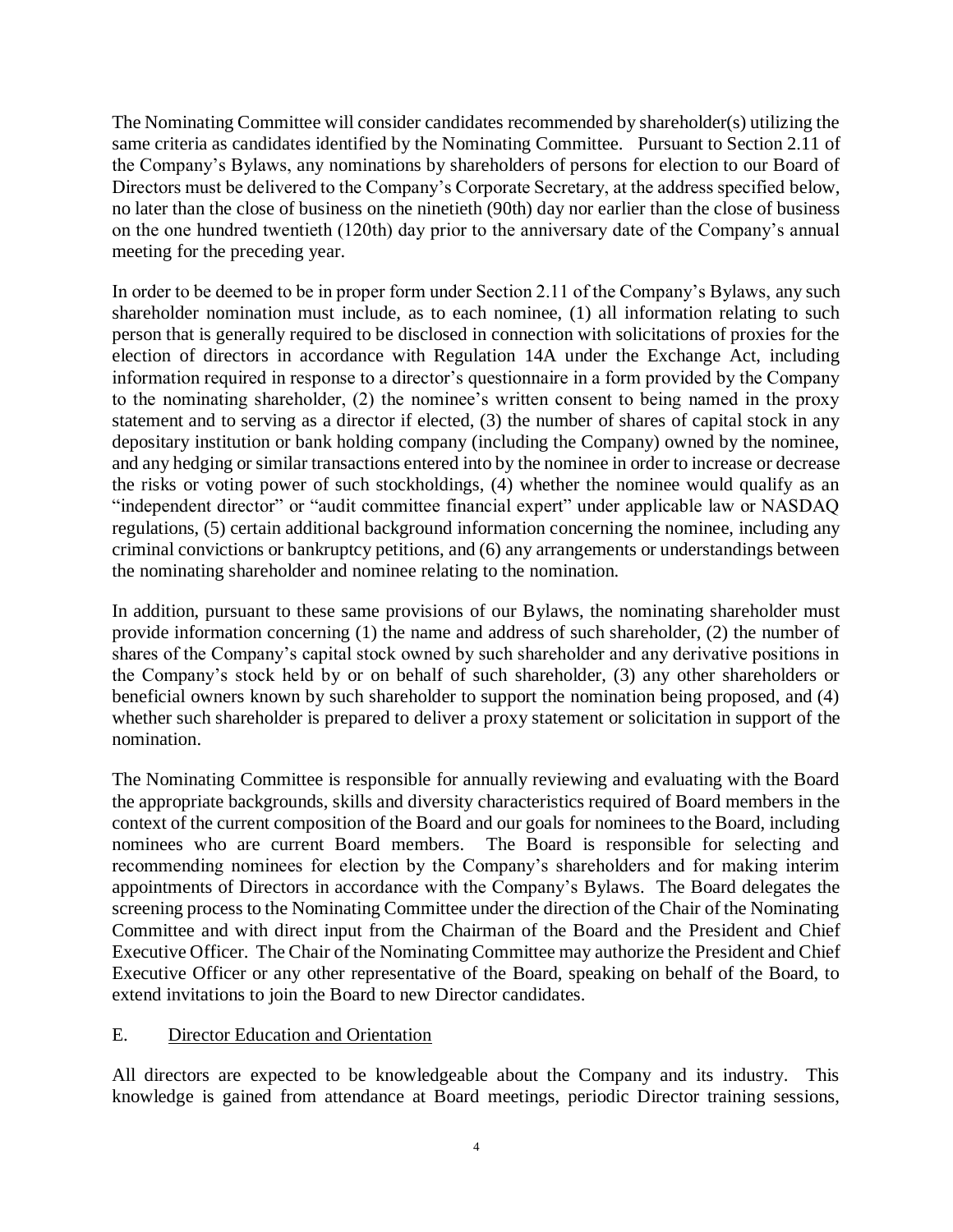regular meetings with management of the Company, reading of appropriate industry, corporate governance and directorship literature and attendance at educational seminars. Management may also conduct orientation or information sessions for new and seasoned directors.

## F. Term of Directors

The Board does not favor a formal rotation process or term limits for non-employee directors. The Board believes it is important to monitor overall Board performance and to have a process for bringing in new members, to address changing needs of the Company, to bring fresh perspectives to the challenges facing the Company as circumstances warrant, and to ensure that the Company maintains compliance with applicable California state law and NASDAQ Board diversity requirements. The Board also recognizes the value of having non-employee Directors who have demonstrated a commitment to serving the Company. Accordingly, as part of each annual evaluation of the Board's performance, the Nominating Committee will reassess the right mix of skills, background, diversity characteristics, experience, contacts and other qualities for the Board. Then, each year, the Chairman of the Board and the Chair of the Nominating Committee (in consultation with the President and Chief Executive Officer) will propose to the Nominating Committee a group of directors who would be nominated for re-election. The Nominating Committee will then recommend to the Board the group to be nominated to the full Board.

# G. Board Compensation

The Compensation Committee is responsible for reviewing and recommending, on an annual basis, the compensation for non-employee directors. The Compensation Committee may engage consultants or rely upon industry information obtained by Company management for the purpose of analyzing and considering how the Company's director compensation practices compare with those of other public and peer group corporations. Any change in Board compensation shall be made upon the recommendation of the Compensation Committee, and following discussion and concurrence by the full Board.

## H. Minimum Stock Ownership

Effective in September 2019, the Nominating Committee adopted the requirement that each director should maintain meaningful ownership of the Company's voting securities in an amount equal to at least three times the base annual fees paid for services as a director, which base annual fees are currently set at \$70,000, for a total stock ownership requirement of \$210,000. The Nominating Committee provided that this requirement may be fulfilled by new directors on a reasonably timely basis through the vesting of annual stock grants provided to the Company's directors.